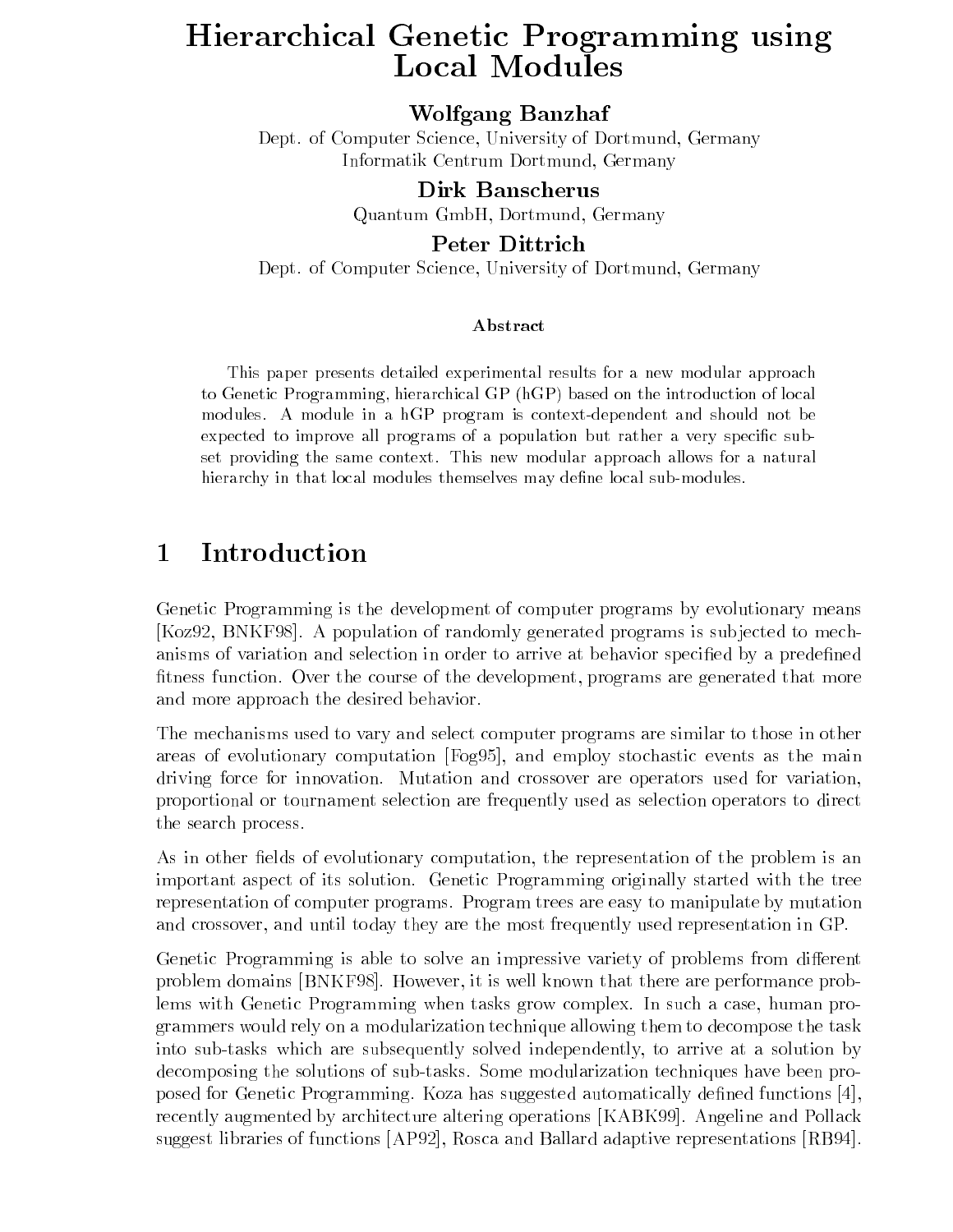It seems, however, that the real break-through for modular Genetic Programming is not yet made.

This paper presents a new modular approach to Genetic Programming (hGP - standing for hierarchical GP) which is based on the introduction of local modules. In contrast to other approaches, our notion of a module in a program is that the context of the module in the calling program is of great importance. A module should not be expected to improve all programs of a population but rather a very specic subset providing the same context. At the same time, our modular approach allows for a natural hierarchy in that local modules themselves may define local sub-modules.

Modules are allowed to evolve at a much slower rate than programs reflecting the need of programs to rely on their modules for improving their function. We discuss this principle which seems to be at work in other natural and artificial modular systems.

Results are presented on a set of discrete and continuous problems, including comparison with regular Genetic Programming.

### 2Modular Concepts in Genetic Programming

## 2.1 The Problem

One of the important issues in Genetic Programming is whether GP is able to scale up. Although there are a number of interesting applications of GP already (see [BNKF98], chapter  $12$ ), real world applications suffer from a complexity threshold. It seems that programs of small size may be readily evolvable, but as soon as one gets into hundreds or even thousands of nodes , GP becomes less and less effective as a means to generate the targeted function.

A natural method to improve GP performance is therefore the introduction of subprograms. Partitioning of a problem into sub-problems that can be solved independently is one of the most powerful and general approaches to problem solving that we have developed [AS85]. In Computer Science in particular, where problems of large complexity are solved daily, modularization is a key enabling technology for progress. Many of the biggest steps in software and hardware development over the last decades may be traced back to the introduction of modularization / hierarchization techniques.

Thus, one of the big challenges for genetic programming may be formulated as this: Is it possible for a Genetic Programming system to evolve modular solutions to problems  $automatically?$  Note the emphasis on "automatically". It is clear that a manual specification of sub-problems will work, provided the sub-problem complexity is sufficiently small to be treated by regular GP. However, will it be possible to delegate the structuring of the problem to an automatic process like GP?

### Existing Approaches  $2.2$

Mainly three approaches have been proposed in the course of the last decade to solve the problem of modularization by Genetic Programming, "automatically defined functions"

<sup>&</sup>lt;sup>1</sup>Three nodes in a tree usually correspond to one line of code.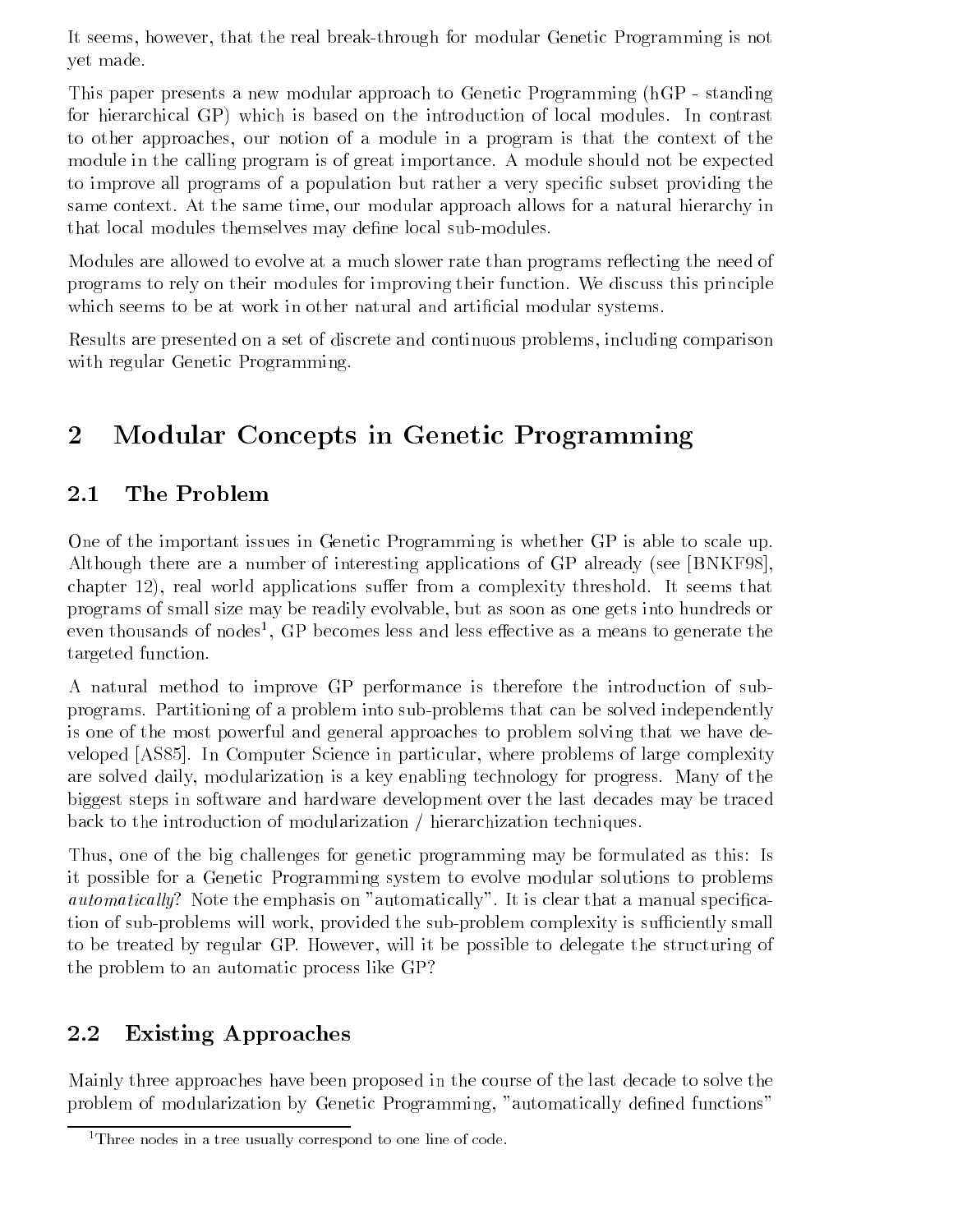

Figure 1: Structure of program using 2 automatically defined functions, ADF0 and ADF1

(ADFs) [Koz94], evolutionary module acquisition [AP92] and adaptive representation [RB94]. This section will briefly summarize these approaches.

## 2.2.1 Automatically defined functions

Automatically defined functions are the most widely used method of modularization in genetic programming to date. ADFs typically are predetermined in a couple of aspects before a run can start using them: Name of ADF, Number of arguments of an ADF, Set of functions for an ADF, and Set of terminals for an ADF.

Simply put, ADFs have a form and a function. The function is evolvable the form is not. Technically, ADFs consist of two different parts, a function definition part and and a function evaluation or work performing part. Evolution during a run only takes place in the work performing part. Figure 1 gives an idea of the principle. In [Koz94] Koza shows that ADFs are advantageous in many problems of a complexity increased in comparison to standard GP problems, e.g. the 6-parity problem. A comparison is based on the computational effort (in the number of fitness evaluations) necessary to solve an instance of such a problem with 99 % probability. Complexity of a tree is measured by counting the nodes in that tree, with assigning one node only to each of the ADFs.

The fixed structure of ADFs is a mixed blessing. On the one hand, it requires the user of the GP system to specify before-hand the number and features of ADFs, on the other hand, it allows the user to identify important elements of an anticipated successful solution to the problem that the evolutionary process should make use of in its search. Addressing the downside, Koza has recently proposed architecture altering-operations, that manipulate the function-defining structure of an ADF as well as the number of ADFs allowed [KABK99].

## 2.2.2 Module Acquisition

Module acquisition is another method to modularize genetic programming. Here, two additional operators are added to the system that allow to manipulate trees by compressing and expanding nodes. Compression of nodes takes place when a subtree is isolated and substituted by a node with a unique name. Everything below a prespecified depth of the subtree is considered argument to that new node. As a result, the function set of the problem is enlarged by a newly defined function. This function is stored in a genetic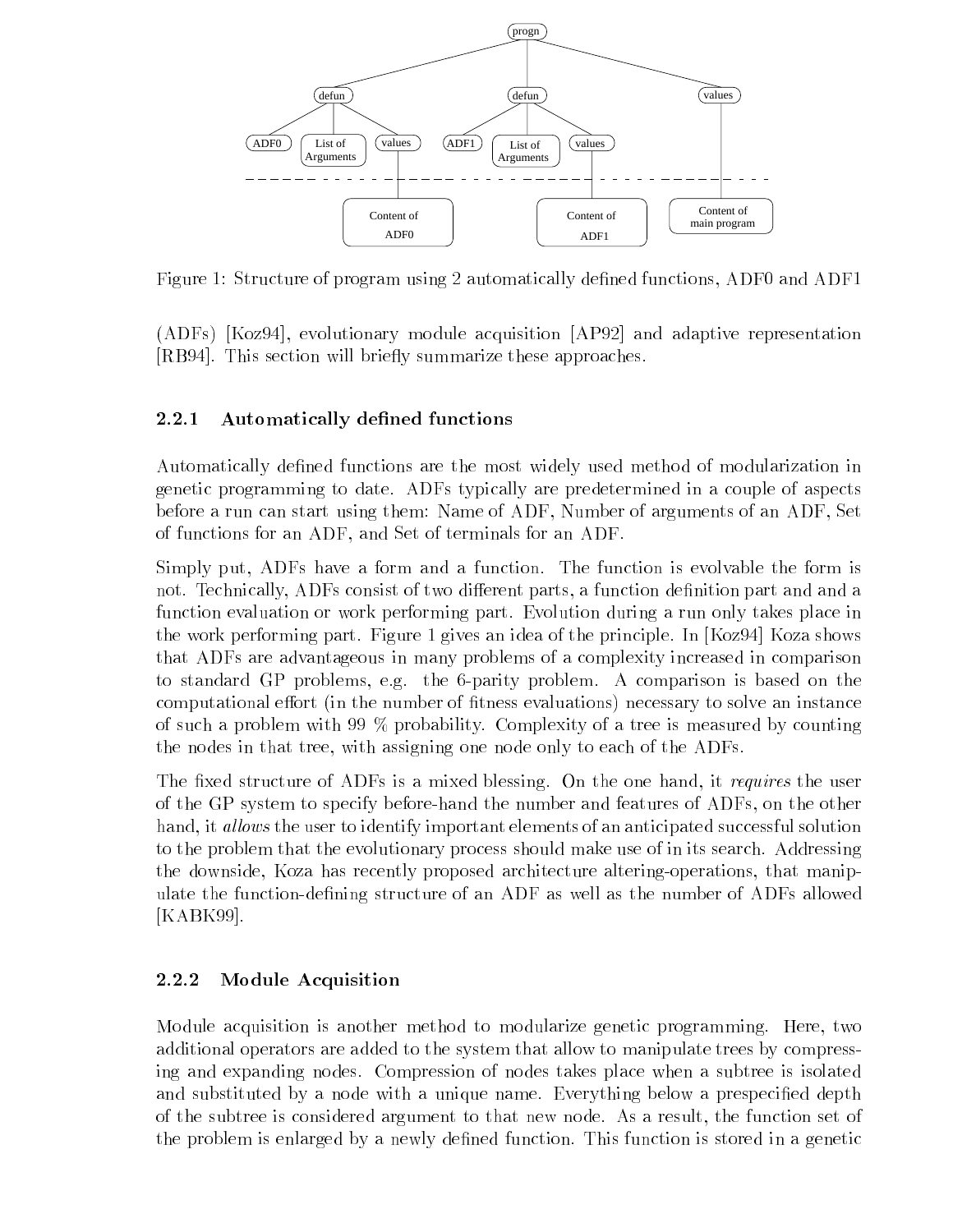

Figure 2: The compression in module acquisition. NEWFUNC is added to the genetic library for further use by the population.



Figure 3: Adaptive representation. F is considered a module with the same arguments as the full tree.

library for use by other population members as well. A sketch of the procedure is shown in Figure 2. Nodes can be used repeatedly, thus a hierarchic structure of modules is possible.

The opposite action is taken by the expansion operator which takes a node from the genetic library and expands it again. Angeline and Pollack who introduced the method offer no striking conclusion as to whether their approach is advantageous. Kinnear states that it is not saving space or time [Kin94], but his study is based on one problem only. It remains to be seen whether the idea of module acquisition can be used efficiently.

### 2.2.3 Adaptive Representation

In the approach by Rosca and Ballard [RB94], full subtrees only are allowed to be used as modules. Figure 3 gives an idea of the procedure.

Modules in AR are selected according to criteria that are tied to the performance of the individual or parts of it. Rosca and Ballard discuss some variants of performance measures and show that a considerable improvement in evolution speed is possible with their approach. In addition, however, to the introduction of a modular concept, AR works with epochs of evolution, where at the beginning of each epoch a number of individuals in the population is substituted by newly generated individuals that make use of the modules generated in the last epoch. It thus remains unclear where the advantage of AR comes from.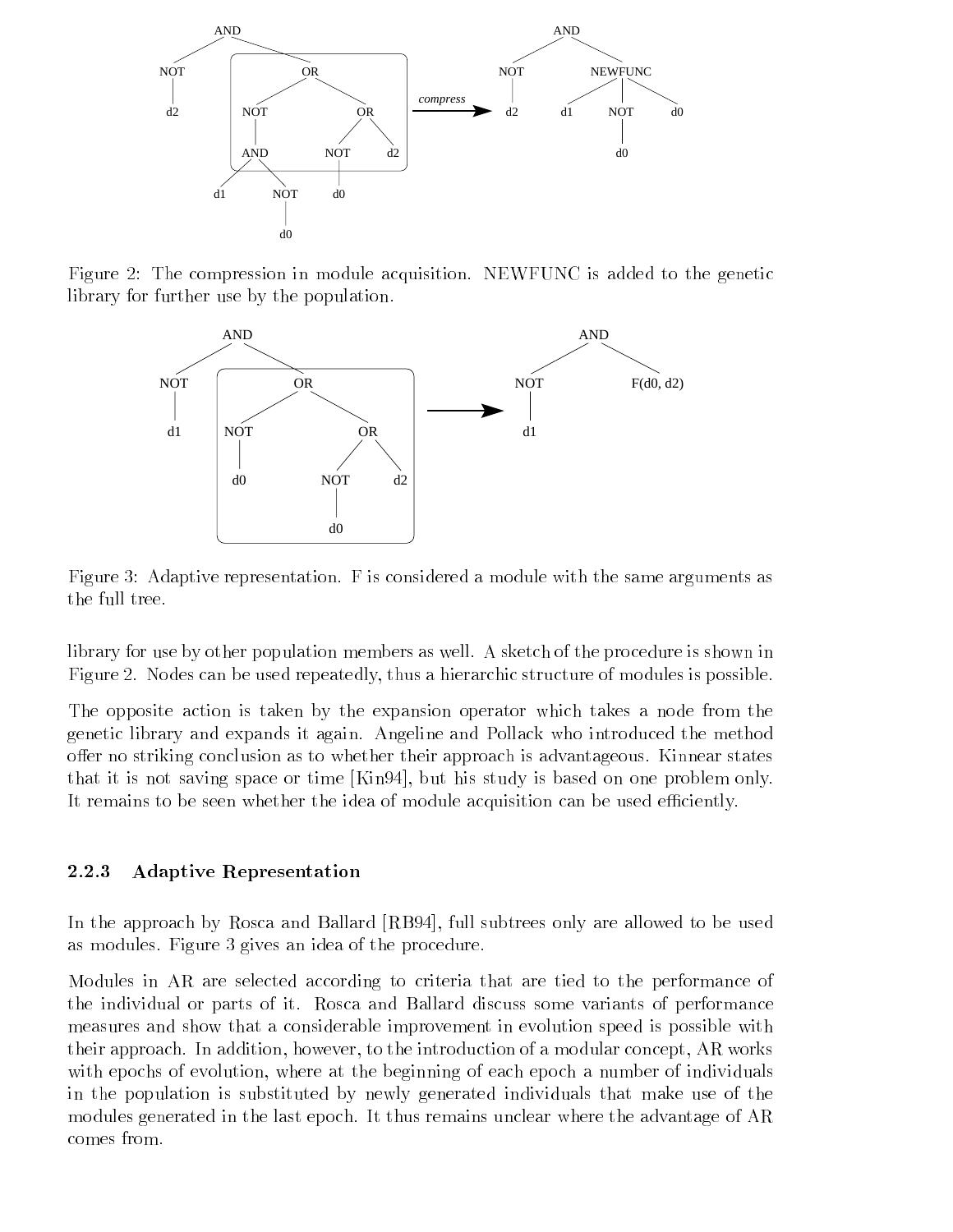

Figure 4: Example of three hierarchical levels of evolution in hGP. Modules on each level evolve in their own level and are called from the next higher level.

## 2.3 Local, context-sensitive modules: hGP

We shall introduce here another general method for specifying modules. The idea of local and context-sensitive modules is motivated by the success of Gruau's work on cellular encoding [Gru93]. At the surface, cellular encoding is about making graphs available for use with genetic programming. Gruau develops neural networks, other researchers develop other graph-like applications, e.g. electric circuits [KBA<sup>+</sup> 97].

The aspect interesting here, however, is that of hierarchical evolution. We use a number of hierarchical levels of evolution, with a population on each of them. On the highest level, individuals of the population evolve their functionality. On the lower levels, modules of level 1 ... n evolve through the same mechanisms of variation and selection. Figure 4 depicts the situation. Modules on higher levels (including the individuals on the highest level) are able to call modules of the next lower level as subprograms.

As in ADFs, the newly defined modules are local to an individual. They are not available to the population as a whole but only to the one individual which has called them. Thus, an individual has to evolve a good choice of modules completely for itself, only taking help through crossover of material from other individuals having defined modules at the same level. Much as an entire GP system has global convergence to a solution, so do the local modules have a tendency to converge, even without being able to be accessed by all individuals.

Arbitrary crossover of material is forbidden in this method. Rather, modules at the same level of description are able to exchange material. Koza has called this method structure preserving crossover [Koz92]. ADFs make use of this method, too, since the two types of branches in an ADF are only allowed to be crossed over with their kin.

What is the difference, then, between modules on different levels? An important difference lies in the fact that modules on different levels evolve with different speed. Similar to the compress operation in module acquisition, which explicitly forbids further evolution of material that has been compressed, speed of evolution is the key difference. The radical step of freezing the compressed material completely is substituted, however, by a less radical, but more general step: to decrease the speed of evolution. The lower in the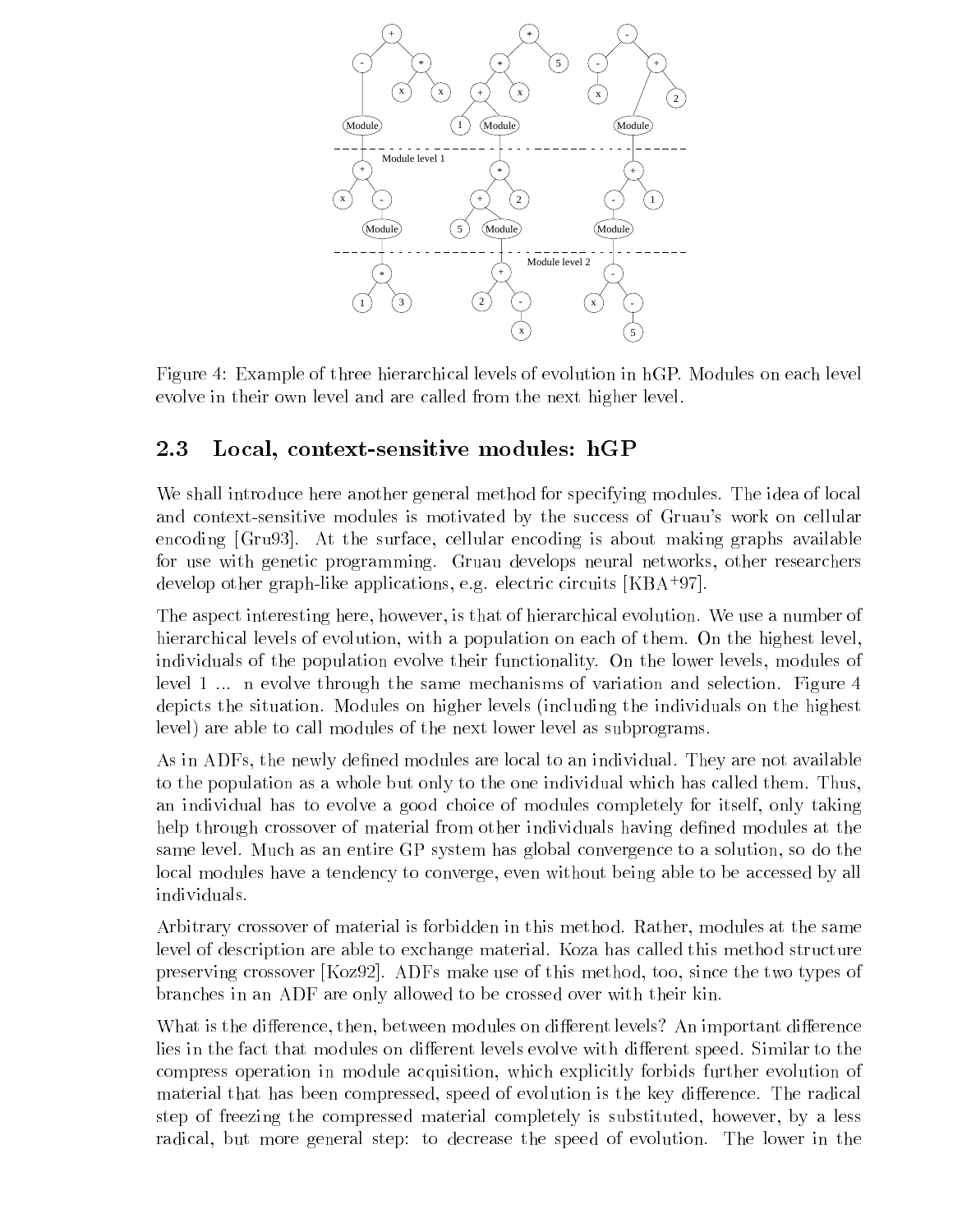hierarchy a module is located, the slower it is allowed to evolve. Although this is somewhat counter-intuitive at first glance, it is indeed the method which Nature used when evolving modules. The more fundamental the modules are the less evolution Nature allows at that level. The appearance of the genetic code is a typical example of this phenomenon [Osa95], the development of repair mechanisms in the replication of genetic material is another [FWS95].

Thus, our method to evolve modules at different levels will be to adjust the speed of evolution. The lower in the hierarchy, the less crossover and mutation events will hit them. In a nutshell, higher level modules can be discerned from lower level modules by their larger speed of evolution. Interestingly if we turn this argument around, another observation in Nature seems to fit in very well with this picture: Higher level modules, i.e. modules commanding higher complexity must be faster in evolution if there is no way to reduce evolution speed in lower levels, i.e. to stabilize developments there.

The generation of a lower level module in hGP is done during the evolution of the higher level individual: After crossover, modules are identified in the best individuals of a population only. Modules are formed by search for valuable sub-trees in these individuals. The general method for finding valuable subtrees is to compute the differential fitness [RB96, Ros95b] with and without the subtree under discussion (Sec. 3). Ranking selection is then applied to identify the best subtrees and generate a module of them in the next lower level. Various parameters determine this procedure, like e.g. maximum number of modules per individual, maximal depth for computation of differential fitness, etc.

Since on the lower level evolution should progress, too, a fitness must be assigned to each of the newly created modules. In hGP, the fitness of a module is exactly the same as the fitness of the individual which is calling it in the next higher level. Thus, a good program will automatically transfer its high fitness to the module used by it.

Crossover and mutation on lower module levels work similar as on higher levels. hGP also allows different variants, e.g. based on homology and quality of subtrees.  $hGP$  was implemented as an extension of  $gpc++0.4$ .

## 2.3.1 The hGP Algorithm

In pseudo code the algorithm executed for each generation in hGP reads:

```
FOR level := 0 TO maxLevel DO
  DO popSize(pop[level]) * evolutionSpeed[level]TIMES
    (mum, dad, child) := Selection(pop[level])
    Crossover(mum, dad, child)
    Mutate(child, mutationStrength[level])
    IF level < maxLevel - 1
      ModuleList := searchModules(child)
      AddModules(pop[level], ModuleList)
    FI
  OD
OD
```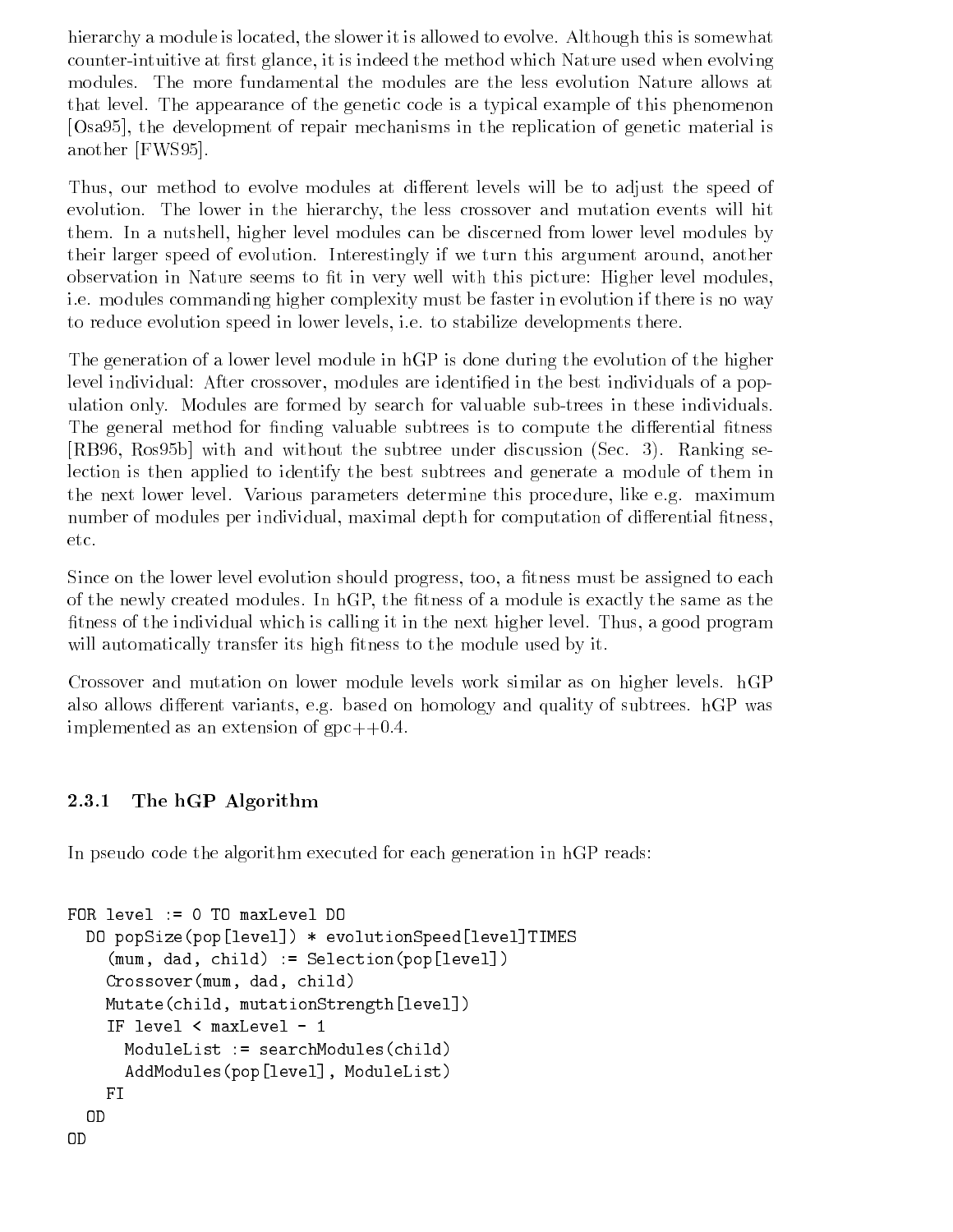### 3Identication of Valuable Modules

One important problem in hGP is how to find good modules. This function is implemented by searchModules(...) above. Our general approach is to measure the value of a system component by exchanging the component by a neutral component [Ros95b]. The following variants differ in the way a neutral component is generated:

- Constant value. The subtree is replaced by a global constant value.
- Intron. The subtree is replaced by a randomly generated intron.
- Random constant. The subtree is replaced by a random constant. A new random constant is drawn for every subtree that has to be rated.
- Random stream (many random values). The individual is evaluated many times, while the subtree is replaced by different randomly drawn constants.

Figure 5 shows a comparison of the module rating techniques constant value, random constant, and intron. Random stream was discarded after preliminary experiments did not show its effectiveness. From the figure it can be observed that *constant value* has the worst performance. The methods random constant and intron showed comparable performance. Although Fig. 5 indicates a better performance for the intron method in the continuous case (regression) and a better performance for the random constant method in the discrete case (even-7-parity), a general conclusion concerning which method is preferable should not be drawn based on only two problem instances. For the experiments in Sec. 5 the method showing the best performance for the respective case is applied.

#### Performance Measure  $\overline{4}$ -

To calculate the run time performance of an algorithm one has to assign a duration time to every statement (operation) of the algorithm. An easy and typical approach is to identify the most time consuming operations and to assign a constant value of 1 to them. All other operations are considered to have a duration time of 0. In a time complexity analysis of sorting algorithms, for instance, one assumes that each comparison operation takes 1 unit of time and all other operations 0.

In most evolutionary algorithms time is measured in terms of the number of fitness evaluations. This model of computation time assumes that every fitness evaluation requires constant time (e.g. 1 time unit) and other operations require 0 time. These assumptions are reasonable in most conventional GAs or ES with fixed length representations. In GP, however, as well as in other length-changing EAs, these assumptions are not adequate and may lead to wrong conclusions.

As an example consider the following regression experiments with and without ADFs: The runs with ADFs show a faster convergence in terms of fitness evaluation, e.g. 464,000 evaluations compared to 6,528,000 fitness evaluations in runs without ADFs. However, the evaluation time of an individual with ADFs is 21 times longer (in terms of node evaluations) than an individual without ADFs. In this case the conclusion based on the time measurement in terms of fitness evaluations is wrong.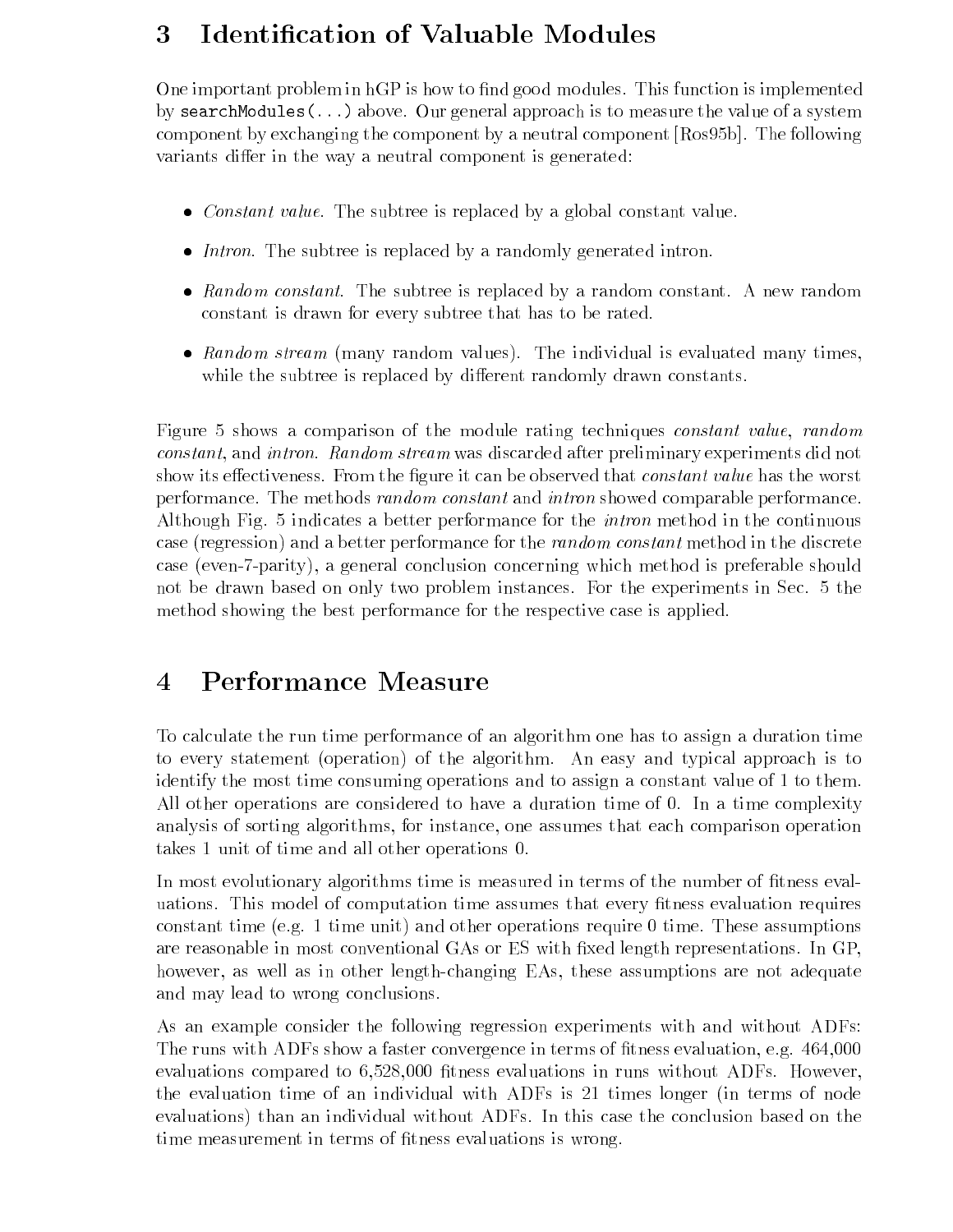

Figure 5: Average fitness for different module rating strategies. Upper: Even-7-parity, Lower: Regression problem on  $f_4$ . 30 runs for each strategy and problem.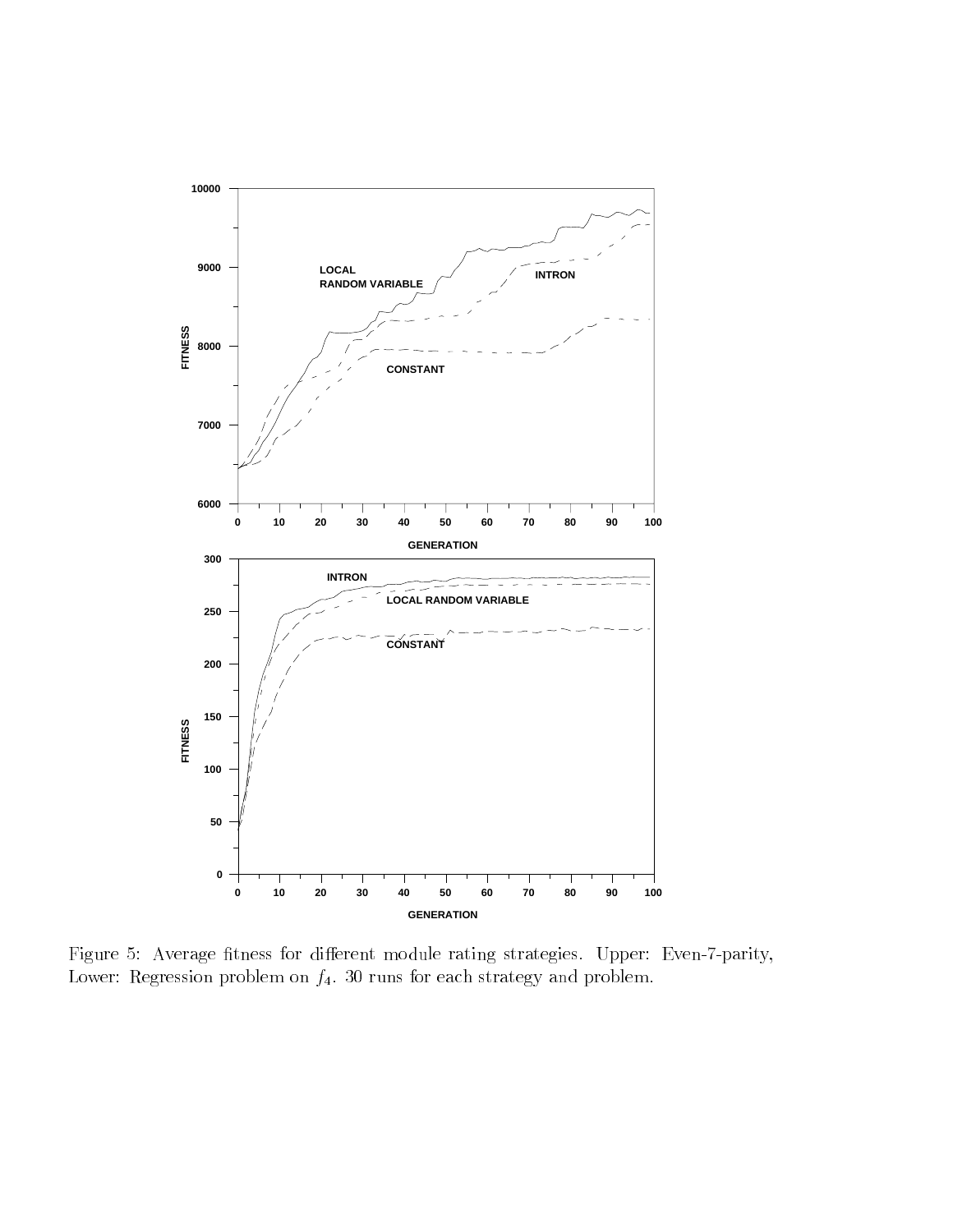In order to circumvent these problems we use the number of evaluated nodes as a measurement for execution time. This is reasonable, because in our case the evaluation of every operator and constant takes about the same time. In general, it might become necessary to distinguish the evaluation time of different operators.

It should be noted that there are also GP scenarios where simpler models of time and others where more complex models of time have to be applied, e.g. in case of online evolution [DBB98] or sub-tree sharing. Therefore, we think that it is always wise to question the time model before drawing any conclusion related to the speed of a GP system. In our opinion a time model is reasonable for drawing certain conclusions if and only if these conclusions are invariant when the time model is exchanged by a model with higher precision.

### 5 Results with Hierarchical Genetic Programming  $(hGP)$

For the following experiments hGP has been substantially restricted. Two variants referred to as  $hGPminor$  and  $hGP$  are tested with the following restrictions:

- Number of modular levels: Only level 1 modules allowed
- Number of modules per calling individual: Only 1 module allowed
- mutation on the level allowed all the measure of

In hGPminor evolution on module level is not allowed. In this case the generation of modules works mainly as a protection of valuable code against mutation and crossover.

In hGP evolution on the module level is allowed. The settings for the evolution on the module level are:

- Crossover variant: replace a bad subtree by a randomly selected subtree
- Crossover probability on module level: 33%. Thus, evolutionSpeed[0] = 1.0; evolutionSpe

Surprisingly, the crossover variant "replace a bad subtree by a good subtree" has led to significantly worse results. Experiments have also confirmed that hGP is robust concerning the setting of the crossover probability on module level (up to 50  $\%$ ).

## 5.1 Test Problems

We report on six test problems here that have been used (Tab. 1), to compare the performance of hGP with standard GP: 4 continuous problems from function regression (Fig. 6 and 7) and two instances of the discrete even-N-parity problem [Koz92] with  $N=5$  and  $N=7$ .

Even-5-parity, even-7-parity and regression on  $f_4$  have been used during the development process of hGP and extensive experiments have been carried out based on these problems [Ban98]. Regression problems on  $f_1, f_2$ , and  $f_3$  are used after development of hGP for validation.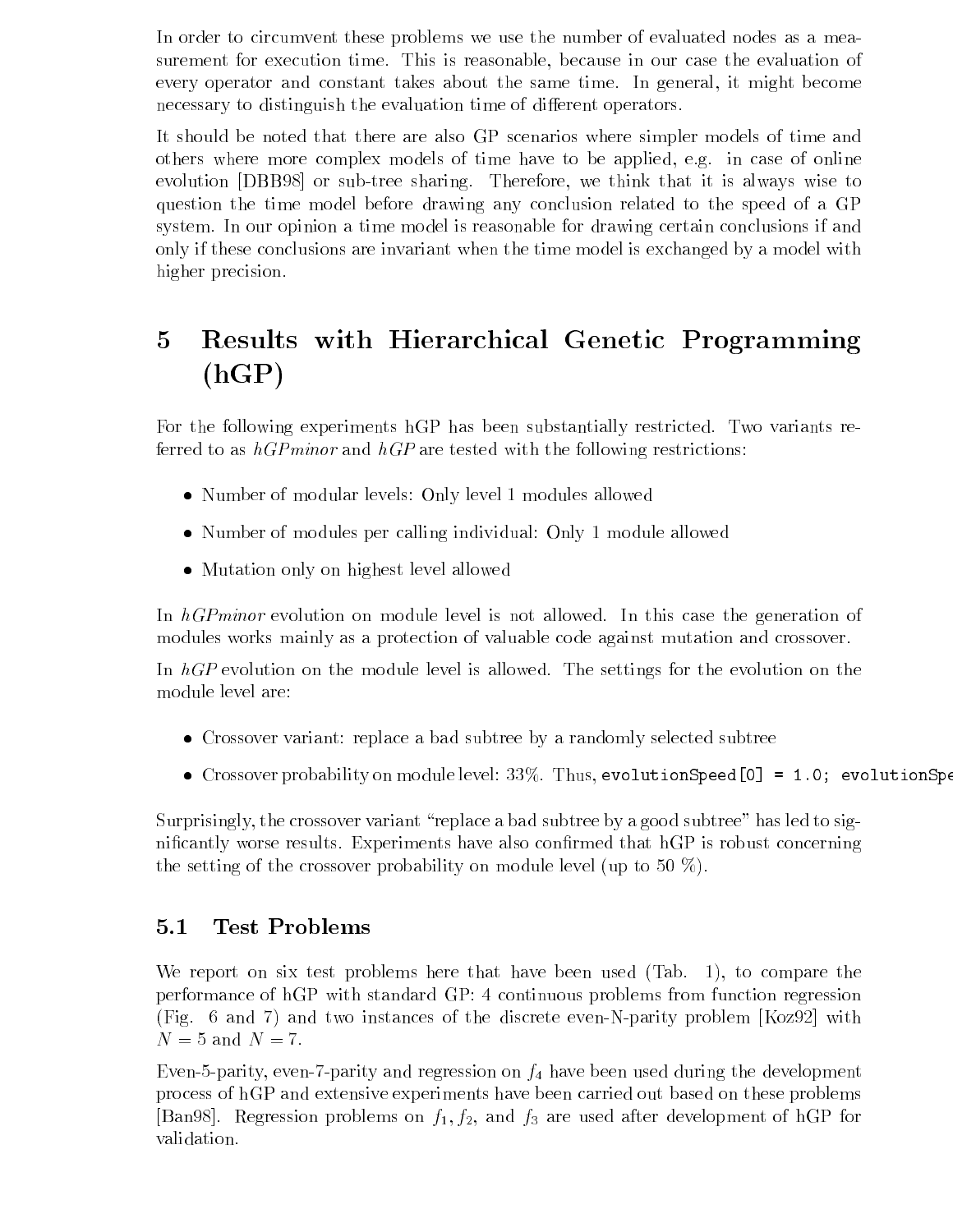| Problem | Type       | Symbol | Regression function                       |
|---------|------------|--------|-------------------------------------------|
|         | continuous |        | randomly selected y-values (Fig. 6, left) |
|         | continuous | J2     | steps $(Fig. 6, right)$                   |
|         | continuous | fз     | $x^6-4x^5-3x^4+4x^3-2x^2-x+4$             |
|         | continuous | J4     | $x^3 - x^2 - x + 3$<br>$x +$              |
|         | discrete   |        | even-5-parity                             |
|         | discrete   |        | even-7-parity                             |

Table 1: Test problems used here to measure the performance of hGP.



Figure 6: Test functions  $f_1$  (left) and  $f_2$  (right).

Tables 2 and 3 give the run parameters of these test runs in overview.

We compared standard GP, ie. Genetic Programming without modules, and hGP, without (hGPminor) and with (hGP) evolution on the module level. In preliminary experiments a reduction of evolution speed to about 1/3 that at the level of individuals turned out to be efficient, although different applications shall require different module evolution speed. In another application, we were successful with a speed of  $1/10$  that at the higher level programs [OBN96]



Figure 7: Test functions  $f_3$  (left) and  $f_4$  (right).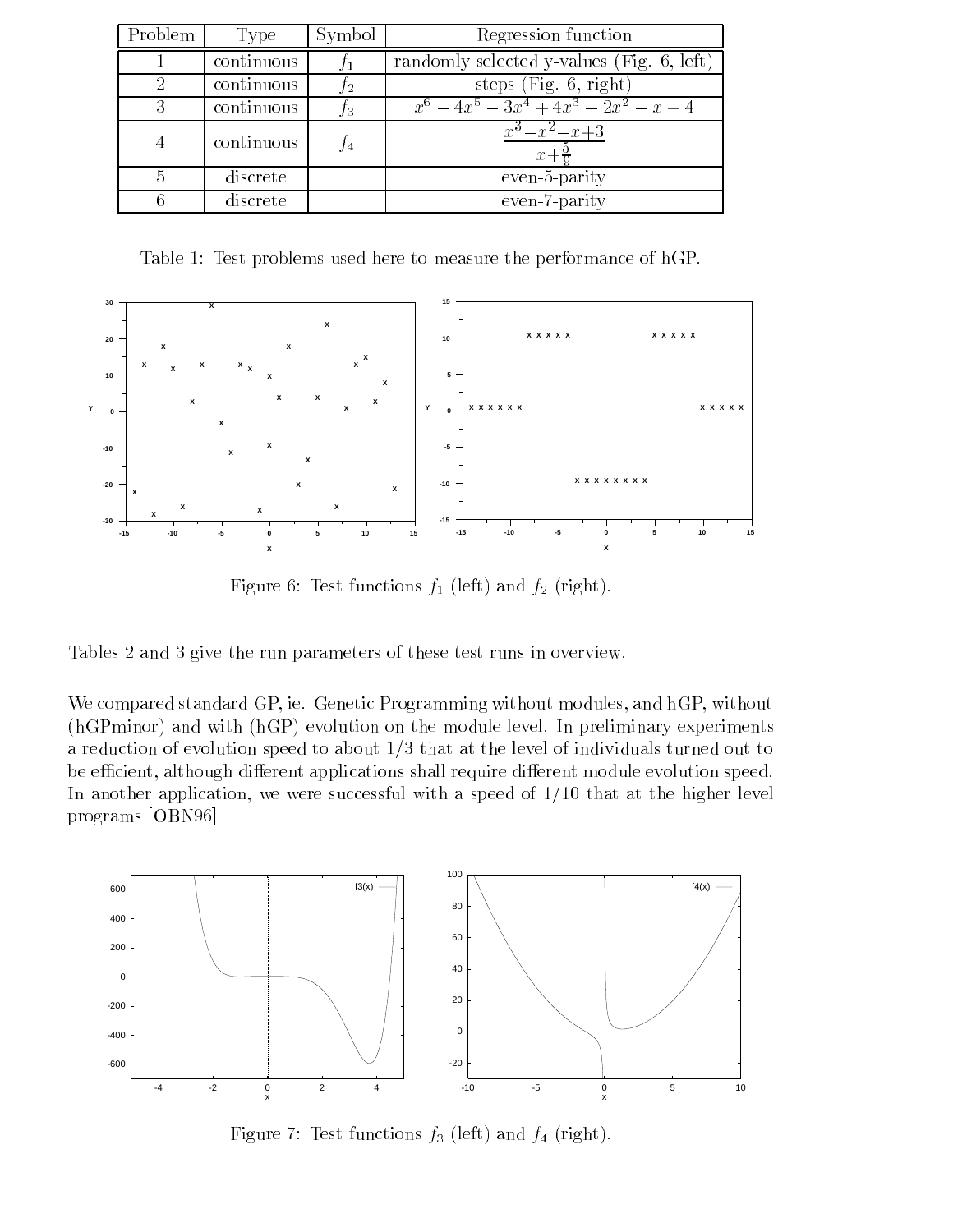| Parameter                           | Setting                                                                                            |
|-------------------------------------|----------------------------------------------------------------------------------------------------|
| population size                     | 3 0 0 0                                                                                            |
| selection                           | $(10,1)$ -tournament                                                                               |
| generation equivalents              | 100                                                                                                |
| crossover-frequency on top level    | $100\%$                                                                                            |
| crossover-frequency on module level | $0\%$ (hGPminor)                                                                                   |
|                                     | 33 % (hGP)                                                                                         |
| mutation-frequency on top level     | $2\%$                                                                                              |
| maximum tree depth                  | 17                                                                                                 |
| maximum initial tree depth          |                                                                                                    |
| initialization                      | ramping half and half                                                                              |
| maximum number of modules           |                                                                                                    |
| per individual                      |                                                                                                    |
| problem                             | function regression for $f$                                                                        |
| raw fitness                         | $\Phi = 100 * \sum_i max(10,   f(x_i) - y_i  )$                                                    |
| parsimony term                      | $\frac{100 \cdot (1 - \frac{10}{10 + \kappa(a_i)}))}{100 \cdot (1 - \frac{10}{10 + \kappa(a_i))}}$ |
| terminal set                        | $\overline{T} = \{0, 1, , 9, x\}$                                                                  |
| function set                        | $F = \{+, -, *, /_0\}$                                                                             |
| termination-criterion               | exceeding the maximum number of generations                                                        |

Table 2: The Koza tableau of parameter settings for the regression problem in hGP. Comparison with standard GP containing no modules.  $\kappa(a_i)$  is the expanded structural complexity of the individual  $a_i$  [Ros95a].

| Parameter                           | Setting                                            |
|-------------------------------------|----------------------------------------------------|
| population size                     | 3 000                                              |
| selection                           | $(10,1)$ -tournament                               |
| generation equivalents              | 100                                                |
| crossover-frequency on top level    | 100 %                                              |
| crossover-frequency on module level | $0\%$ (hGPminor)                                   |
|                                     | 33 % (hGP)                                         |
| mutation-frequency on top level     | $2\%$                                              |
| maximum tree depth                  | 17                                                 |
| maximum initial tree depth          | 6                                                  |
| initialization                      | ramping half and half                              |
| maximum number of modules           |                                                    |
| per individual                      |                                                    |
| problem                             | even-N-parity, $N = 7$                             |
| raw fitness                         | $\phi = 100 * (number of mismatches)$              |
| parsimony term                      | $\overline{100}\cdot(1-\frac{10}{10+\kappa(a_i)})$ |
| terminal set                        | $T = \{D_0, D_1, , D_N\}$                          |
| function set                        | $F = \{AND, OR, NAND, NOR\}$                       |
| termination-criterion               | exceeding the maximum                              |
|                                     | number of generations                              |

Table 3: The Koza tableau of parameter settings for the even-N-parity problem in hGP. Comparison with standard GP containing no modules.  $\kappa(a_i)$  defined as above.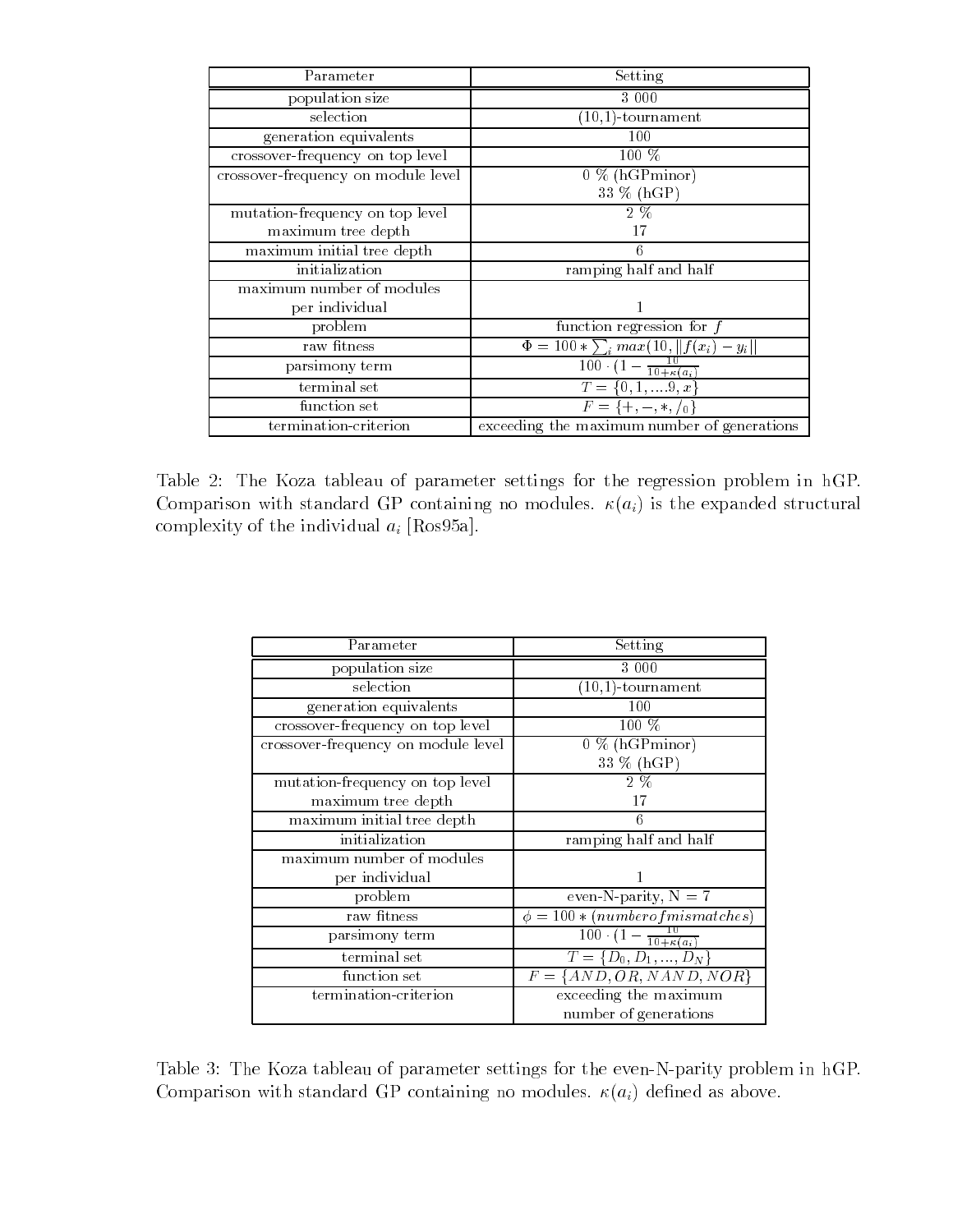

Figure 8: Even-7-parity, standard GP. 50 runs. Left: best, average, and worst fitness over time (measured in generation). Right: node evaluations per generation.



Figure 9: Even-7-parity hGP minor. 50 runs. Left: best, average, and worst fitness over time (measured in generation). Right: node evaluations per generation. Lower curve shows the node evaluation needed only for fitness evaluation. The upper curve shows the node evaluation needed for fitness evaluation and module search. The area between the upper and the lower curve represents the additional effort which is spended for searching good modules.



Figure 10: Even-7-parity hGP. 50 runs.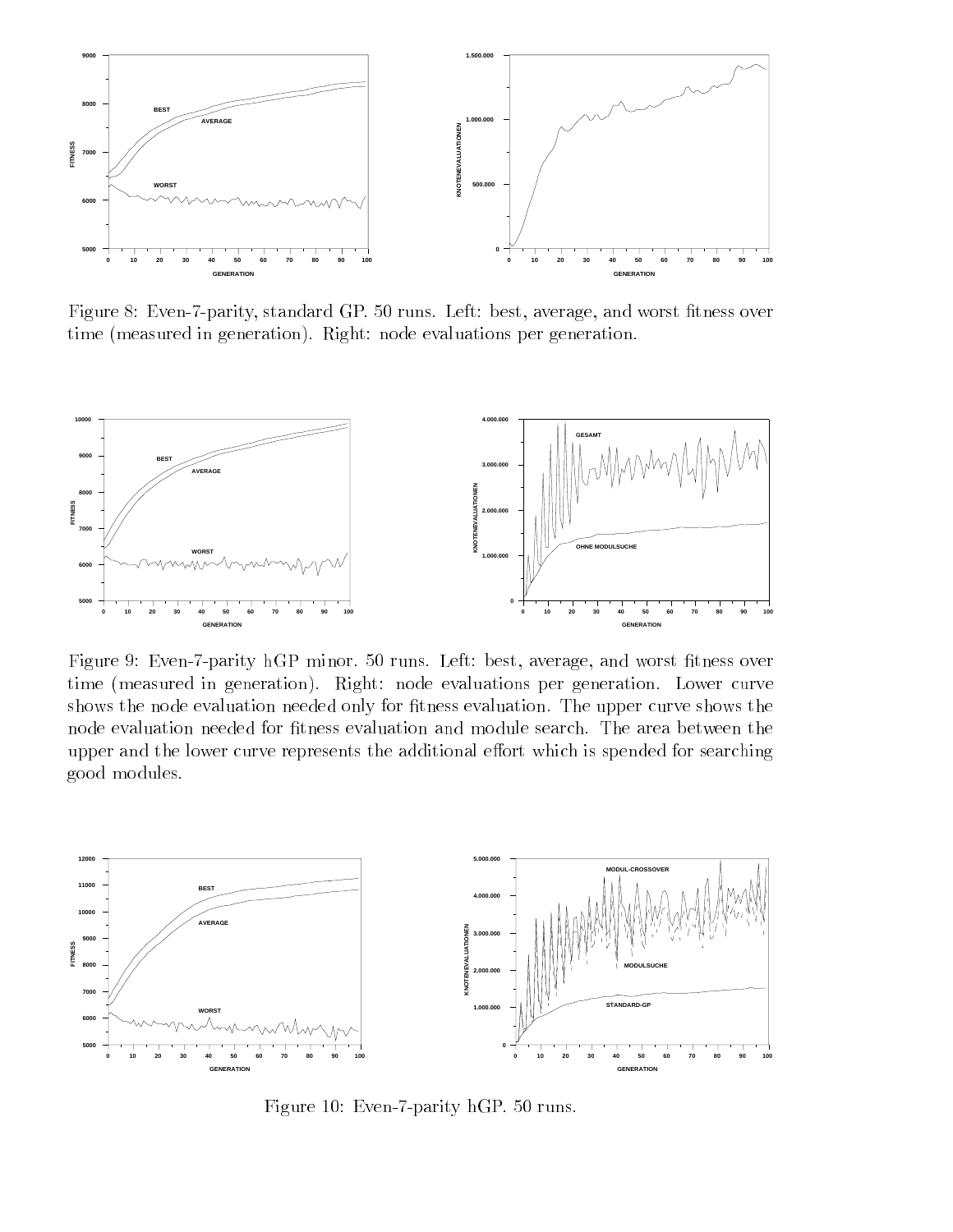

Figure 11: Regression on  $f_4$ , standard GP. 50 runs. Left: best, average, and worst fitness over time (measured in generation). Right: node evaluations per generation.



Figure 12: Regression on  $f_4$ , hGP minor. 50 runs. Left: best, average, and worst fitness over time (measured in generation). Right: node evaluations per generation. Lower curve shows the node evaluation needed only for fitness evaluation. The upper curve shows the node evaluation needed for fitness evaluation and module search.



Figure 13: Regression on  $f_4$ , hGP. 50 runs.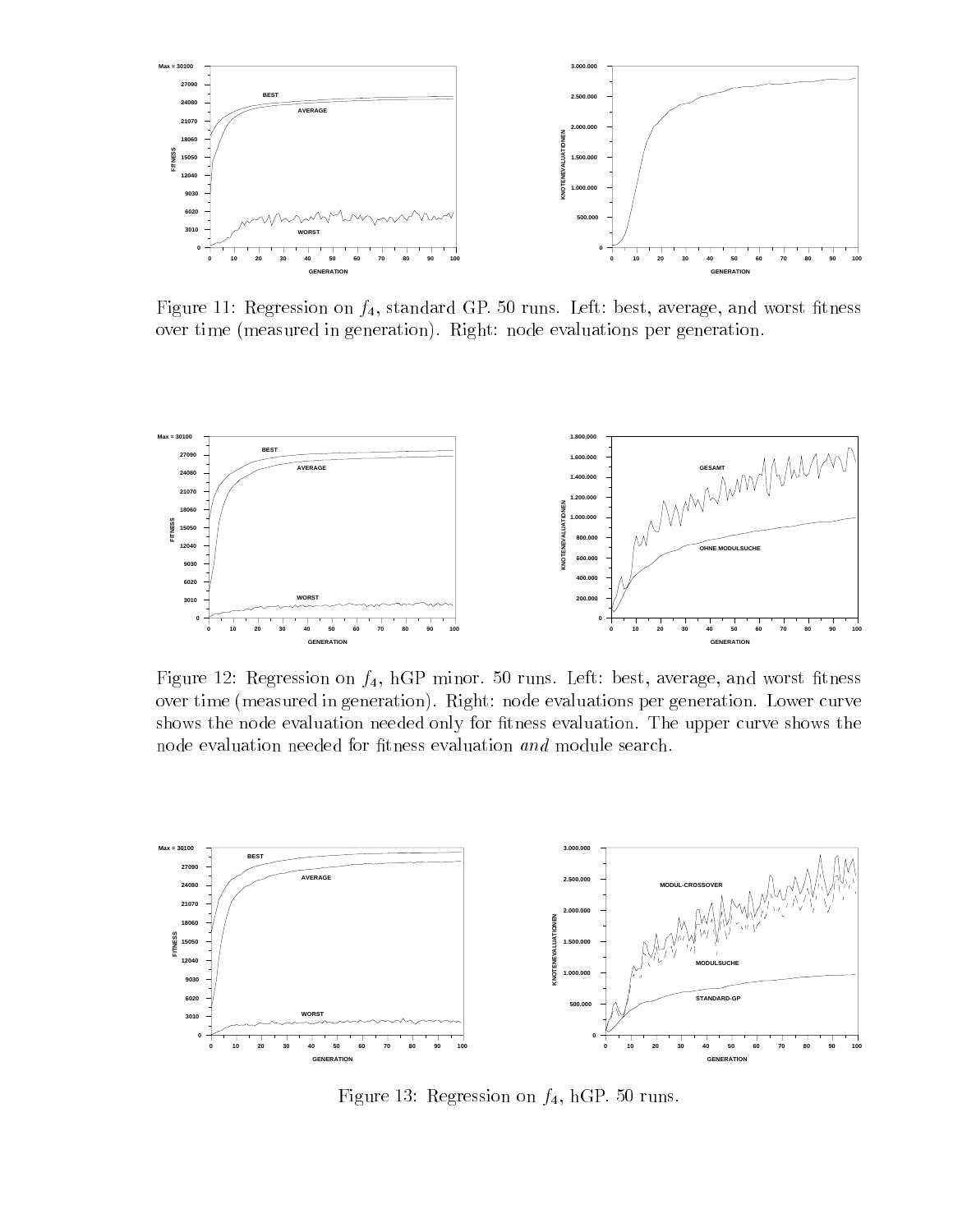

Figure 14: Regression on  $f_1$ , standard GP vs hGP. 30 runs each. Left: Best fitness over time. Time is measured in node evaluations. Right: memory consumption.



Figure 15: Regression on  $f_2$ , GP vs hGP. 30 runs each.



Figure 16: Regression on  $f_3$ , GP vs hGP. 30 runs each.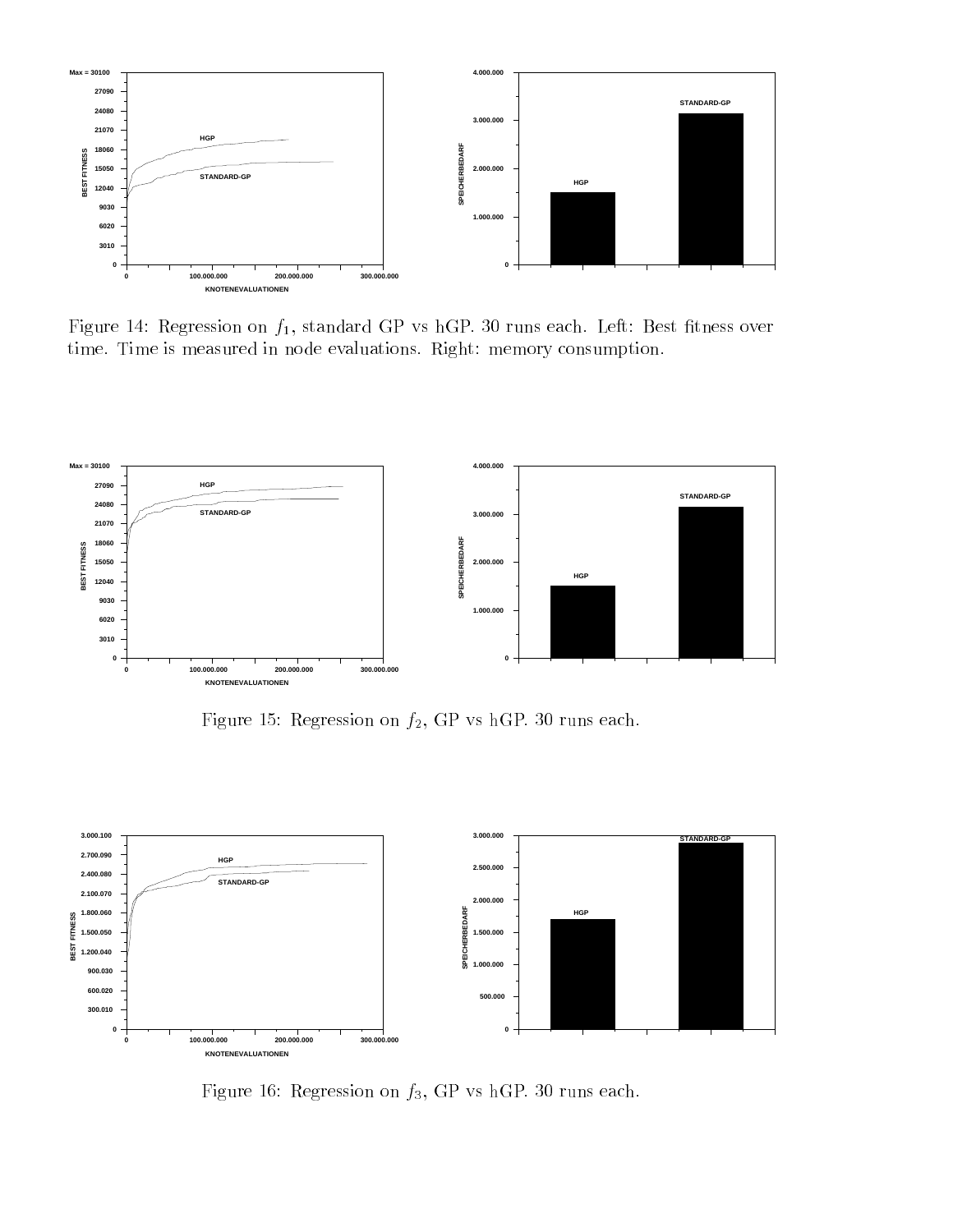

Figure 17: Even-5-Parity, GP vs hGP. 30 runs each. Left: Best fitness over time. Time is measured in node evaluations. Right: memory consumption.



Figure 18: Even-7-Parity, GP vs hGP. 30 runs each.



Figure 19: Regression on  $f$ , GP vs hGP. 30 runs each.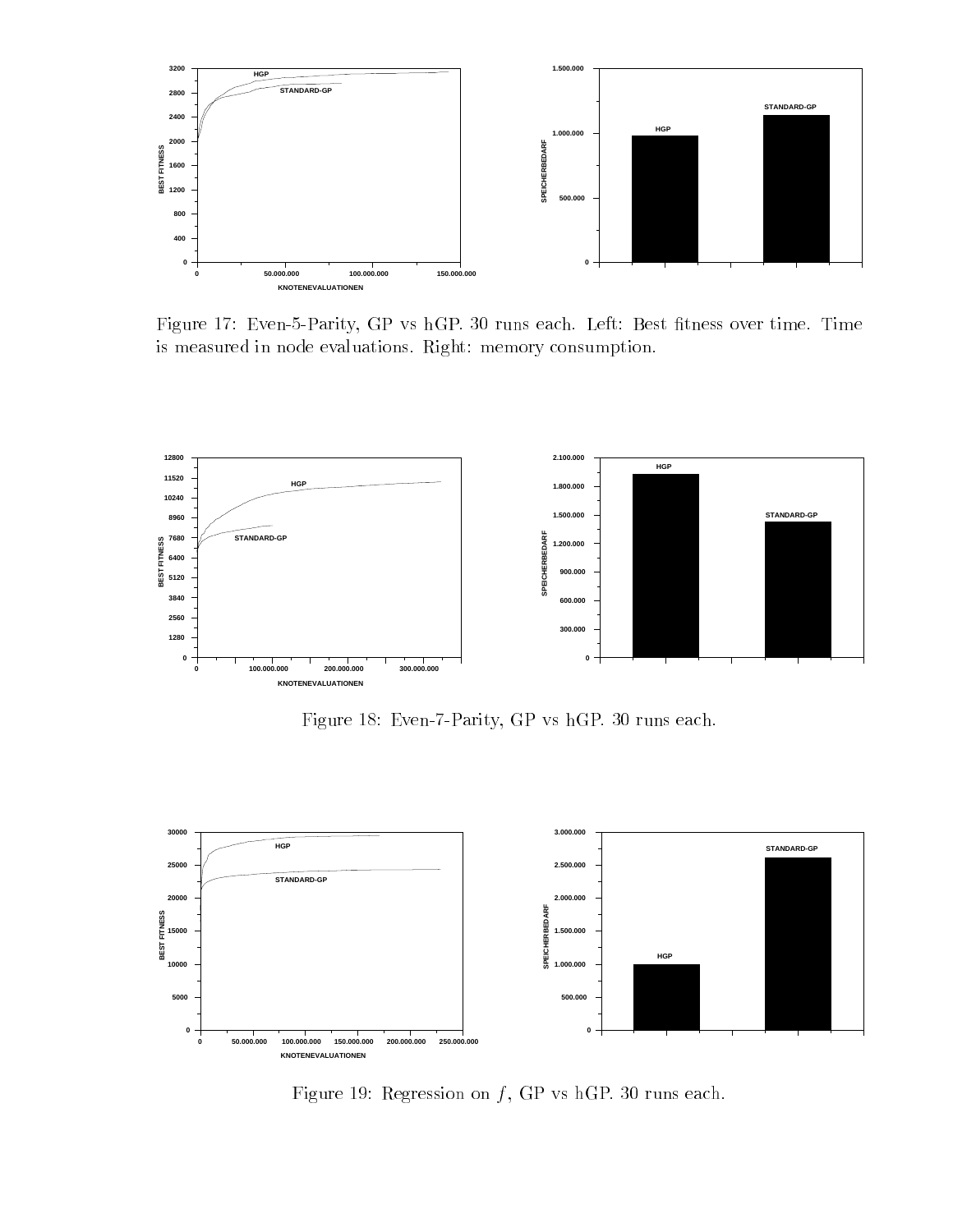### 6Discussion

Figures 8-13 show the detailed performance of standard GP, hGPminor and hGP for the test problems 4 (regression on  $f_4$ ) and problem 7 (even-7-parity). In addition to best, average, and worst fitness the nodes evaluated per generation is depicted in the right figures. It can be seen that in both cases hGPminor outperforms standard GP and hGP outperforms hGPminor. The nodes evaluated per generation increase in all cases which reflects that average individual length is growing. The growing process is bounded because a parsimony pressure is activated. Note, that the parsimony pressure is very weak. E.g. for the parity problem it has only an effect, if two individuals represent exactly the same function.

For a fair comparison of convergence speed in Fig. 14-19 time is now measured in node evaluations. For all 6 test problems hGP outperforms standard GP. The performance gain depends on the problem. In some cases its obvious in some cases only marginal. Figures 14-19 compare also the memory consumption of standard GP vs. hGP. In general hGP does not consume significantly more memory than standard GP. In many cases its memory consumption is even smaller.

The performance gain in hGPminor is achieved because good modules are found. This has been shown (not here) by a neutral model where module are generated by randomly selecting a subtree which shows a worser performance. Why does hGPminor reaches better fitness values than standard GP? The module generation implies a proliferation of "good" and locally valuable code. This code seems to be also globally valuable.

#### $\overline{7}$  Conclusion 77 September 2005

hGP shows good performance even when a more detailed time model – number of node evaluation  $-$  is applied. The performance gain is based on efficient module search techniques which are based on the differential fitness calculated by replacing the designated module by a neutral structure. Whether a larger number of levels increases the performance of hGP is still an open question and should be a subjects for future investigations.

## **ACKNOWLEDGMENT**

Support has been provided by the Deutsche Forschungsgemeinschaft within the Sonderforschungsbereich 531, project B2.

# References

- [AP92] Peter J. Angeline and J. B. Pollack. The evolutionary induction of subroutines. In Proceedings of the Fourteenth Annual Conference of the Cognitive Science Society. Lawrence Erlbaum, 1992.
- [AS85] Harold Abelson and Gerald Sussmann. Structure and Interpretation of Computer Programs. MIT Press, Cambridge, MA, 1985.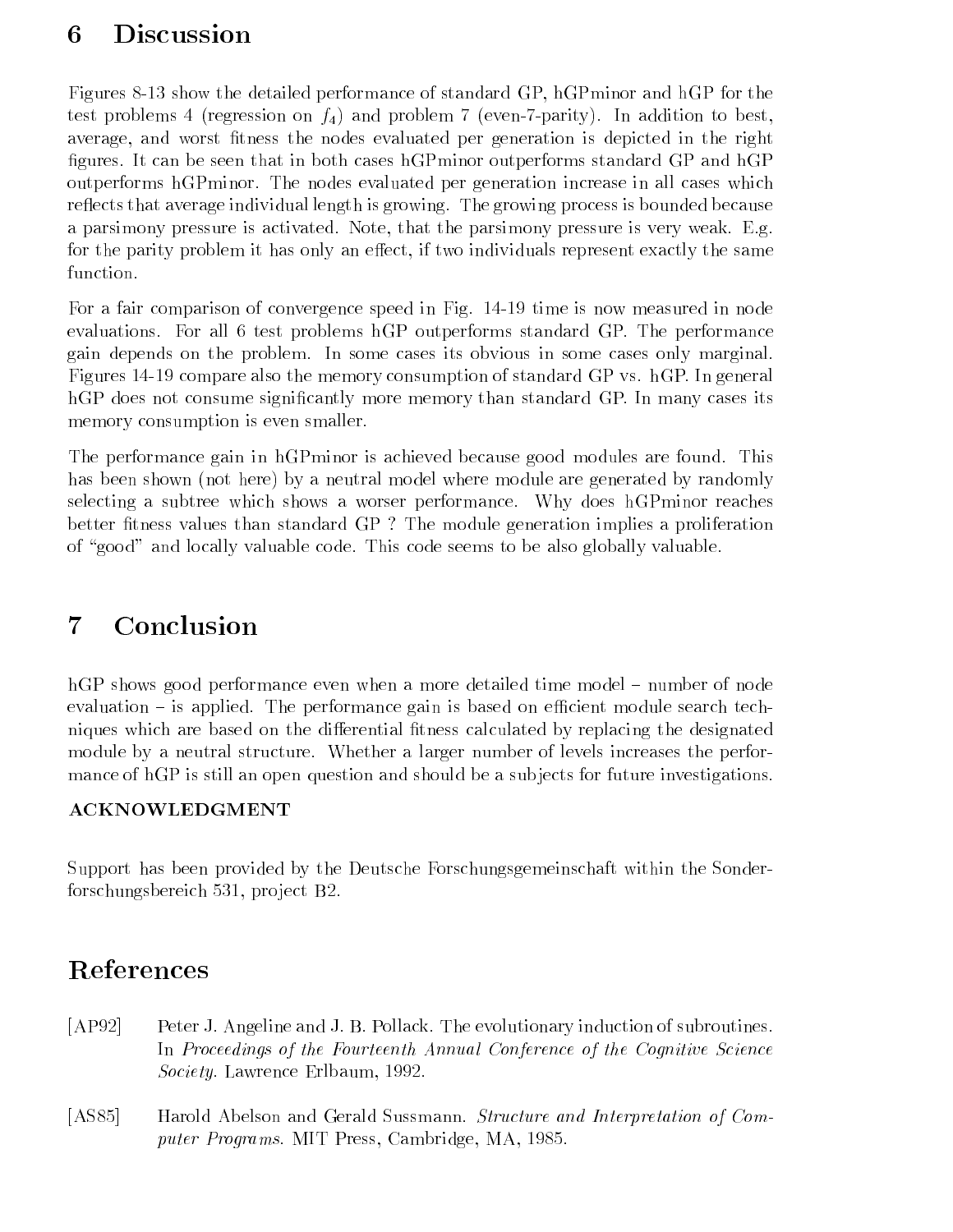- [Ban98] Dirk Banscherus. Hierarchische Genetische Programmierung mit lokalen Modulen. diploma thesis, Dept. of Computer Science, University of Dortmund, Informatik XI, D-44221 Dortmund, Germany, 1998.
- [BNKF98] Wolfgang Banzhaf, Peter Nordin, Robert Keller, and Frank D. Francone. Genetic Programming — An Introduction. dpunkt/Morgan Kaufmann, Heidelberg/San Francisco, 1998.
- [DBB98] Peter Dittrich, Andreas Buergel, and Wolfgang Banzhaf. Learning to move a robot with random morphology. In Phil Husbands and Jean-Arcady Meyer, editors, Evolutionary Robotics, First European Workshop, EvoRob98, pages 165–178. Springer, Berlin, 1998.
- [Fog95] David Fogel. Evolutionary Computation. IEEE Press, Piscataway, NY, 1995.
- [FWS95] Errol C. Friedberg, Graham C. Walker, and Wolfram Siede. DNA Repair and Mutagenesis. ASM Press, New York, 1995.
- [Gru93] Frederic Gruau. Genetic synthesis of modular neural networks. In Stephanie Forrest, editor, Proceedings of the 5th International Conference on Genetic Algorithms, ICGA-93, pages 318-325, University of Illinois at Urbana-Champaign, 17-21 July 1993. Morgan Kaufmann.
- [KABK99] John R. Koza, David Andre, Forrest Bennett, and Andrew Keane. Genetic Programming III. Morgan Kaufmann, San Francisco, CA, 1999.
- [KBA+ 97] John R. Koza, Forrest H Bennett III, David Andre, Martin A. Keane, and Frank Dunlap. Automated synthesis of analog electrical circuits by means of genetic programming. IEEE Transactions on Evolutionary Computation,  $1(2):109-128$ , July 1997.
- [Kin94] Kenneth Kineer. Alternatives in automatic function denition: A comparison of performance. In Kenneth E. Kinnear, Jr., editor, Advances in Genetic Programming, pages 119-141. MIT Press, Cambridge, MA., 1994.
- $[Koz92]$  John R. Koza. *Genetic Programming On the Programming of Computers by* Means of Natural Selection. MIT Press, Cambridge, MA, 1992.
- [Koz94] John R. Koza. Genetic Programming II. MIT Press, Cambridge, MA, 1994.
- [OBN96] Markus Olmer, Wolfgang Banzhaf, and Peter Nordin. Evolving real-time behavior modules for a real robot with genetic programming. In *Proceedings* of the international symposium on robotics and manufacturing, Montpellier, France, May 1996.
- [Osa95] Suyozo Osawa. Evolution of the Genetic Code. Oxford University Press, Oxford, 1995.
- [RB94] Justinian P. Rosca and Dana H. Ballard. Learning by adapting representations in genetic programming. In Proceedings of the 1994 IEEE World Congress on Computational Intelligence, Orlando, Florida, USA, Orlando, Florida, USA, 27-29 June 1994. IEEE Press.